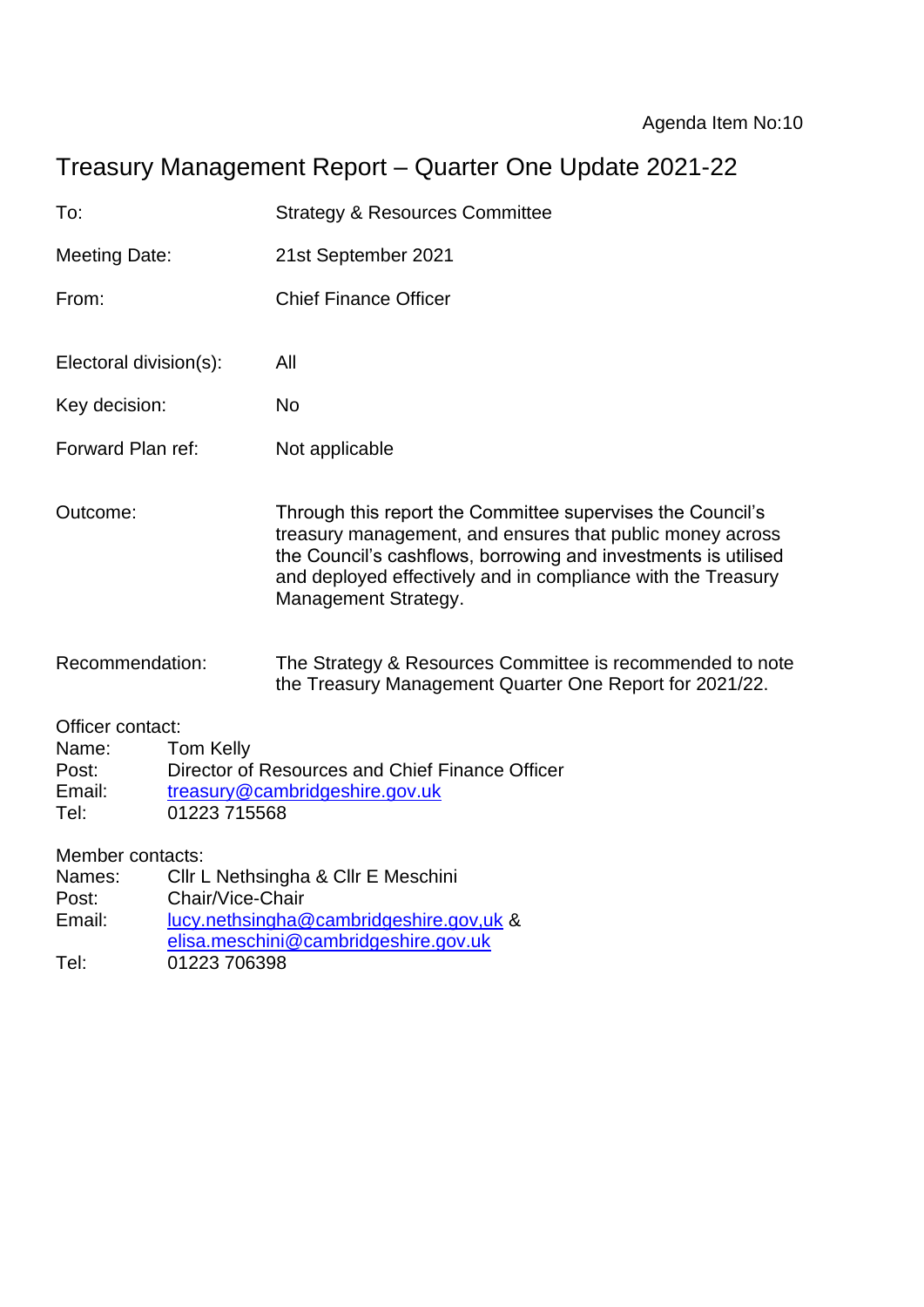#### 1. Background

1.1 The Chartered Institute of Public Finance and Accountancy (CIPFA) Code of Practice for Treasury Management recommends that Members be updated on treasury management activities regularly (annual, mid-year or quarterly reports). This report, therefore, ensures this Council is implementing best practice in accordance with the Code.

#### 2. Economic Climate

- 2.1 A current economic commentary is in Appendix 1, provided by Link Asset Services, the Council's treasury management advisers. Some of the key points to note are set out below.
- 2.2 Since May, developments in global GDP growth have been somewhat more substantial than anticipated, particularly in advanced economies. International price pressures have picked up further, reflecting strong demand for goods, rising commodity prices, supply-side constraints and transportation bottlenecks. These have started to become apparent in consumer price inflation in some advanced economies. Financial market measures of inflation expectations suggest that the near-term strength in inflation is expected to be transitory. Vaccine rollout has been a key factor boosting economic confidence.
- 2.3 **GDP:** The Bank of England revised its expectations for the level of UK GDP in 2021 quarter 2 by around 1.5% since the May Report due to the easing of restrictions on economic activity; this now leaves total GDP in June around only 2.5% below its pre-Covid 2019 quarter 4 level.
- 2.4 **CPI:** The annual inflation rate in the United Kingdom rose to 2.1% year on year in May from 1.5% year on year in April; this is the first time that the measure has been above the Bank of England's 2% target since July 2019.

#### 3. Interest Rate Forecast

- 3.1 The latest forecast for UK Bank Rate along with Public Works Loan Board (PWLB) borrowing rates (certainty rate) from the Council's treasury advisors is set out in Table 1.
- 3.2 This suggests that PWLB rates have increased marginally and there is also now a first increase in Bank Rate from 0.10% to 0.25% forecast for quarter 2 of 2023/24.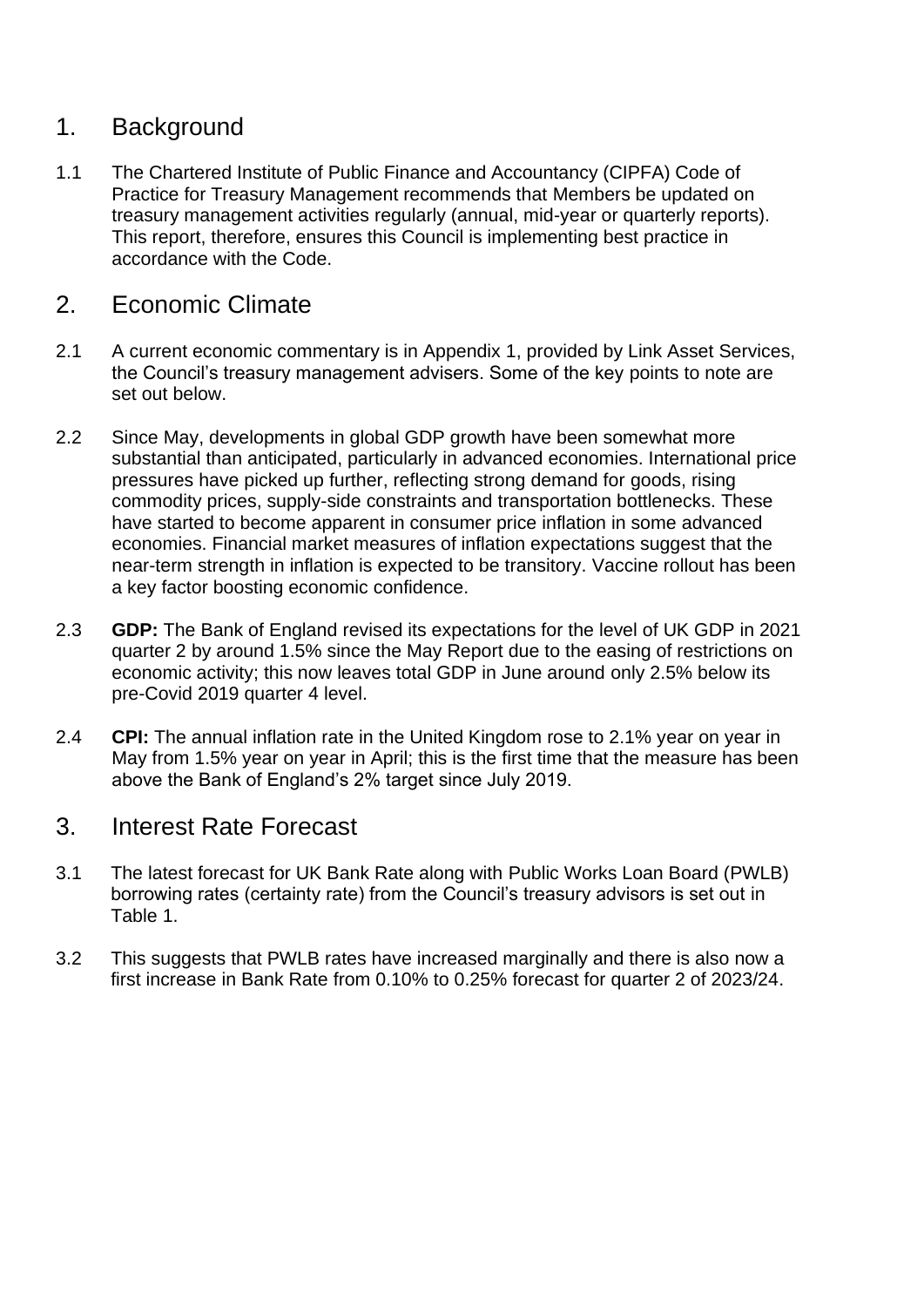#### Table 1: Interest Rate Forecast (%) May 10, 2021

| Link Group Interest Rate View |          |               |        |               |          |               |        |               |          |               |        |
|-------------------------------|----------|---------------|--------|---------------|----------|---------------|--------|---------------|----------|---------------|--------|
|                               | $Sep-21$ | <b>Dec-21</b> | Mar-22 | <b>Jun-22</b> | $Sep-22$ | <b>Dec-22</b> | Mar-23 | <b>Jun-23</b> | $Sep-23$ | <b>Dec-23</b> | Mar-24 |
| <b>BANK RATE</b>              | 0.10     | 0.10          | 0.10   | 0.10          | 0.10     | 0.10          | 0.10   | 0.10          | 0.25     | 0.25          | 0.25   |
| 3 month ave earnings          | 0.10     | 0.10          | 0.10   | 0.10          | 0.10     | 0.10          | 0.10   | 0.10          | 0.30     | 0.30          | 0.30   |
| 6 month ave earnings          | 0.10     | 0.10          | 0.10   | 0.10          | 0.10     | 0.10          | 0.20   | 0.30          | 0.40     | 0.40          | 0.40   |
| 12 month ave earnings         | 0.20     | 0.20          | 0.20   | 0.20          | 0.20     | 0.30          | 0.30   | 0.40          | 0.50     | 0.50          | 0.50   |
| 5 yr PWLB                     | 1.20     | 1.30          | 1.30   | 1.30          | 1.40     | 1.40          | 1.40   | 1.40          | 1.50     | 1.50          | 1.50   |
| 10 yr PWLB                    | 1.70     | 1.70          | 1.80   | 1.80          | 1.90     | 1.90          | 1.90   | 2.00          | 2.00     | 2.00          | 2.00   |
| 25 yr PWLB                    | 2.20     | 2.30          | 2.40   | 2.40          | 2.40     | 2.50          | 2.50   | 2.50          | 2.50     | 2.50          | 2.60   |
| 50 yr PWLB                    | 2.00     | 2.10          | 2.20   | 2.20          | 2.20     | 2.30          | 2.30   | 2.30          | 2.30     | 2.30          | 2.40   |

#### Gilt yields / PWLB rates

- 3.3 At the start of 2021, all gilt yields from 1 to 8 years were negative: however, since then all gilt yields have become positive and have risen sharply, especially in medium and longer-term periods. The main driver of these increases has been investors becoming progressively more concerned at the way that inflation has risen sharply in major western economies during 2021, and further increases in inflation are expected.
- 3.4 Following the sudden increase in margins on PWLB loans in October 2019, a consultation was held with local authorities in July 2020 as part of a review of margins over gilt yields for PWLB rates. This led in November 2020 to the margins over gilt yields being reduced by 1% back to their original level (80 basis points above gilts). However, at the same time a prohibition was introduced to deny access to borrowing from the PWLB for any local authority which had purchase of assets for yield in its three-year capital programme. Additionally, the Council also has access to over £50m of borrowing from PWLB at the local infrastructure rate (60 basis points above gilts) as expenditure on energy schemes, approved in a bid to HM Treasury, comes forward.
- 3.5 The Council has renewed its interest in borrowing from the UK Municipal Bonds Agency, as an alternative to the PWLB, and is advised by the agency that a pooled local government bond is in prospect for later in 2021.

## 4. Summary Portfolio Position

4.1. The level of net borrowing set in the Treasury Management Strategy Statement (TMSS) for 31st March 2022 was £805.0m. On 1st April 2021, the net debt was £714.1m, and the actual at  $30<sup>th</sup>$  June 2021 was £623.0m (excluding all Third-party loans and Equity). This is a decrease in borrowing over the period, due to some loans maturing and not yet being refinanced. Cash flows at the beginning of the year are typically stronger than at the end of the year, as many grant receipts are received in advance of spend (and due to the current Covid-19 pandemic the Council is in receipt of further grants compared to before the pandemic). The 2021/22 net borrowing position is expected rise more substantially towards the end of the financial year as capital projects are progressed to completion and financed.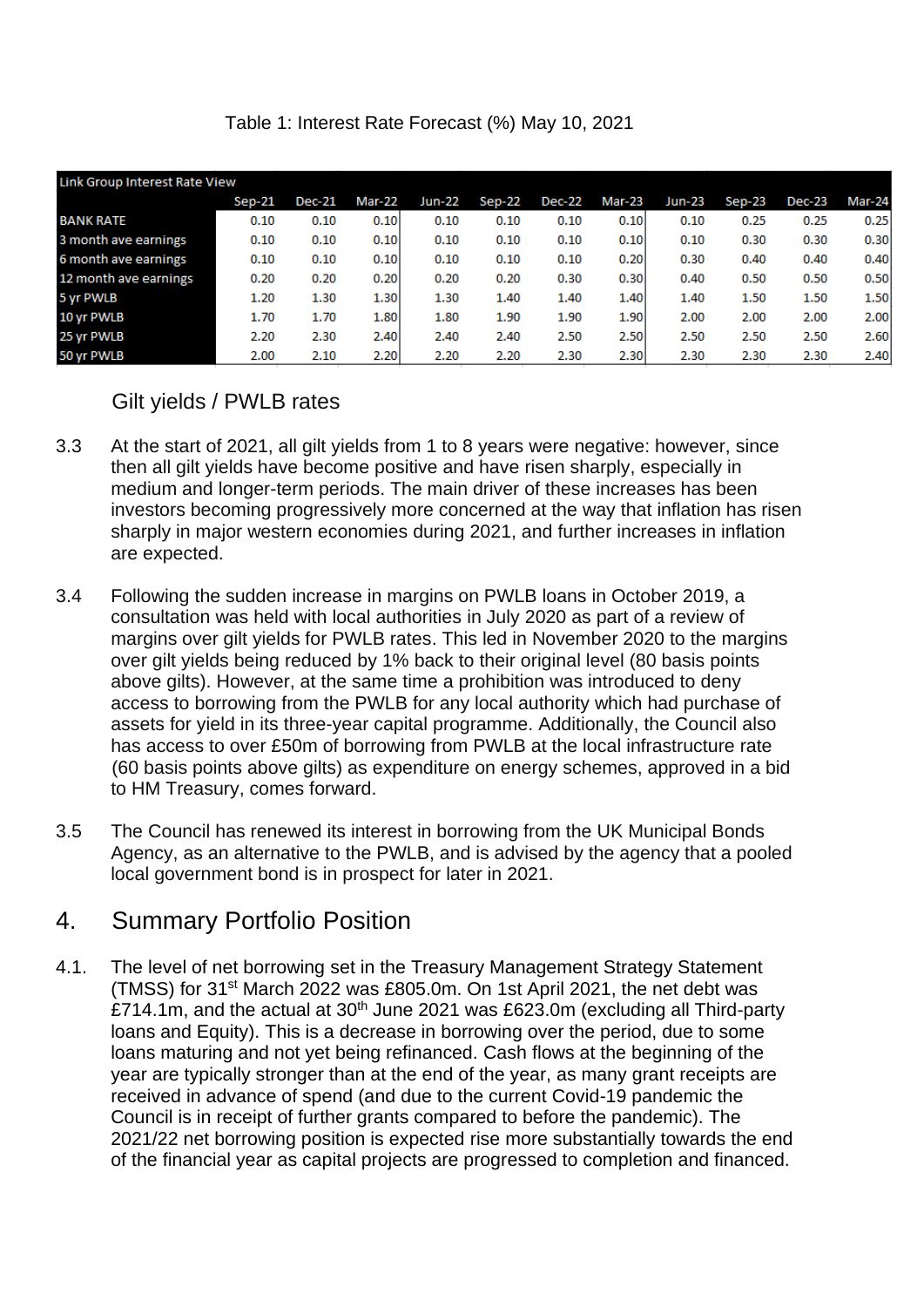4.2 Further analysis on borrowing and investment is set out in the next two sections. A snapshot of the Council's debt and investment position is shown in Table 2 below.

|                                            | Actual as at<br>1 April 2021<br>£m | Actual as at 30<br><b>June 2021</b><br>£m | In- months<br>change<br>£m |
|--------------------------------------------|------------------------------------|-------------------------------------------|----------------------------|
| <b>Borrowings</b>                          |                                    |                                           |                            |
| Long term<br>Borrowing<br>$($ >12 $mth)$   | 685.7                              | 704.6                                     | -18.9                      |
| Short term<br><b>Borrowing</b><br>(<12mth) | 127.0                              | 92.0                                      | 35.0                       |
| <b>Total Borrowings</b>                    | 812.7                              | 796.6                                     | $-16.1$                    |
| Treasury<br>Investment                     | -98.1                              | $-173.6$                                  | $-75.5$                    |
| <b>Total Net</b><br>Debt/Borrowings        | 714.6                              | 623.0                                     | 91.6                       |

Table 2: Net Borrowing quarter 1 2021/22

#### 5. Investments

- 5.1 The Treasury Management Strategy Statement (TMSS) for 2021/22, including the Annual Investment Strategy for financial assets, was approved by Council in February 2021. It sets out the Council's investment priorities as being:
	- 1. Security of Capital;
	- 2. Liquidity; and then
	- 3. Yield
- 5.2 The Council will aim to achieve the optimum return (yield) on investments commensurate with proper levels of security and liquidity. As shown by the interest rate forecasts in section 3, it is now impossible to earn the level of interest rates commonly seen in previous decades as all short-term money market investment rates are barely above zero now that Bank Rate is at 0.10%. Some entities are offering negative rates of return in some shorter time periods. Given this environment and the fact that increases in Bank Rate are unlikely to occur before the end of the current forecast horizon of quarter 2 2023/24, investment returns are expected to remain low.
- 5.3 At 30<sup>th</sup> June 2021 the Council's investment balances totalled £173.6m; the balance is split between Money Market Funds, Call/Notice accounts and CCLA and Allianz collective investment funds (see Table 3 below). The balance excludes Third Party Loans and Share Capital.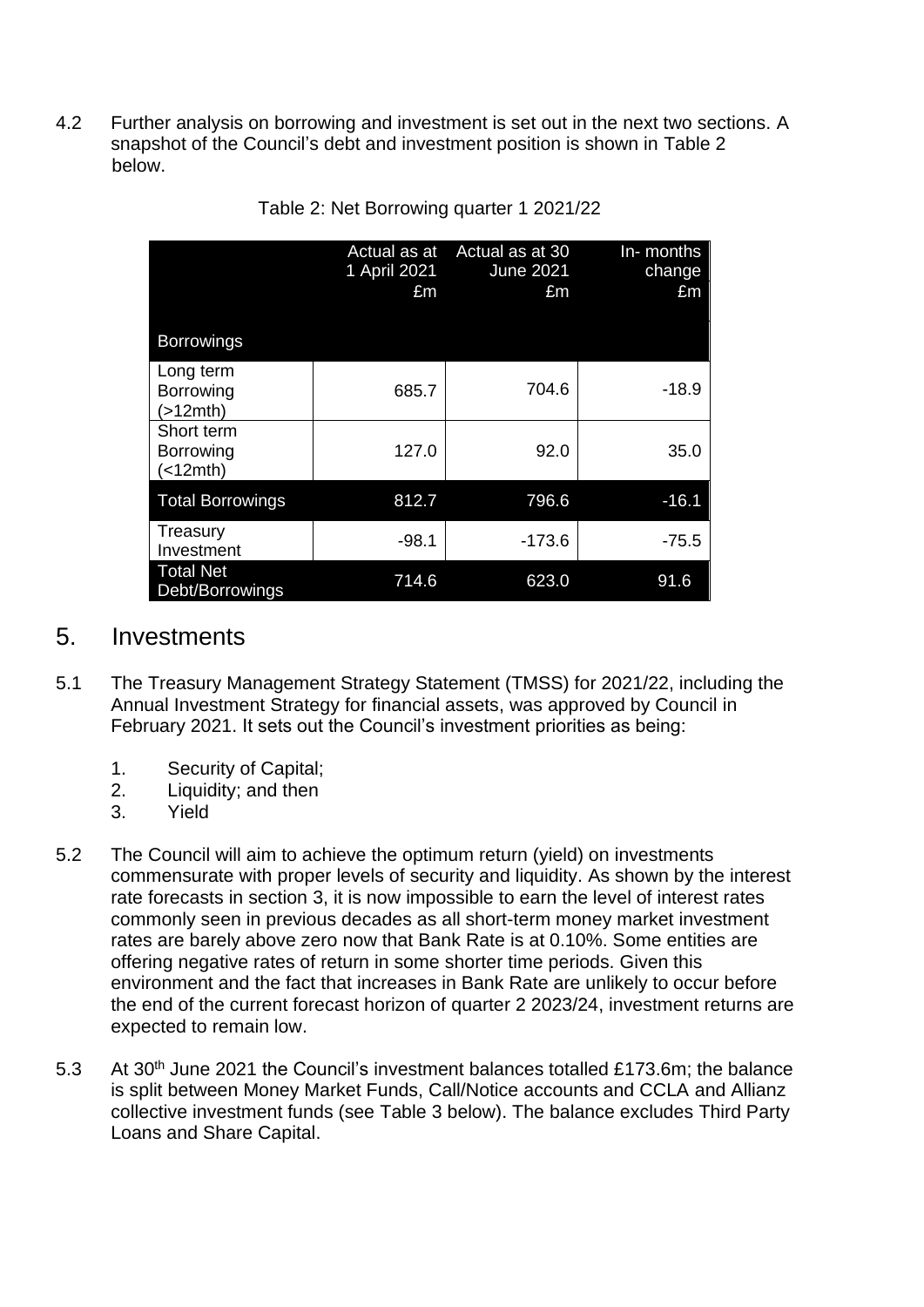- 5.4 **Property Fund:** During quarter 1, the key focus for CCLA was to protect income. The revenue return on investment for quarter 1 was 2.86%. The capital value of the investment at 30<sup>th</sup> June 2021 was £11.1m (£10.4m at 30<sup>th</sup> June 2020) compared to an original investment value of £12m. Income held up better than expected during the pandemic, reflecting the fund's active asset management strategy and tenant engagement.
- 5.5 **Multi-Class Credit Fund:** At the end of quarter 1, the valuation of the CCC share of the fund stood at £14.9m. The Council originally invested £14.5m in September 2020, an increase in valuation of £400,000. The fund distributes income annually in December; however, over quarter 1 to 30<sup>th</sup> June 2021 the fund produced a net return of 1.19%, a significant improvement on the 0.04% net return from quarter 4 2020/21.
- 5.6 The Council invested £8.0m in the Gravis Clean Energy fund in May 2021. The fund was first launched in December 2017, and the current fund size is £330.2m. The fund:
	- Aims to deliver a regular income expected to be 4.5% per annum.
	- Aims to preserve investors' capital throughout market cycles, with the potential for capital growth.
	- Invests in a diversified portfolio of global listed securities, including Investment Companies and Equities.
	- Offers exposure to companies engaged in the provision, storage, supply and consumption of clean energy.

The current valuation at the end of quarter 1 is £8.13m, an increase in valuation of £130k. The Council received the first dividend of £76k in July 2021.

5.7. The average level investment in quarter 1 (excluding  $3<sup>rd</sup>$  party loans and equity) was £124.6m, which carried a weighted average rate of 3.02%. The level of investment funds varies dependent on the timing of precept receipts, grants, and the progress of the capital programme; at the end of quarter 1 investments (excluding  $3<sup>rd</sup>$  party loans and equity) totalled £173.6m. Figure 1 below shows the investment by counterparty as at 30<sup>th</sup> June 2021.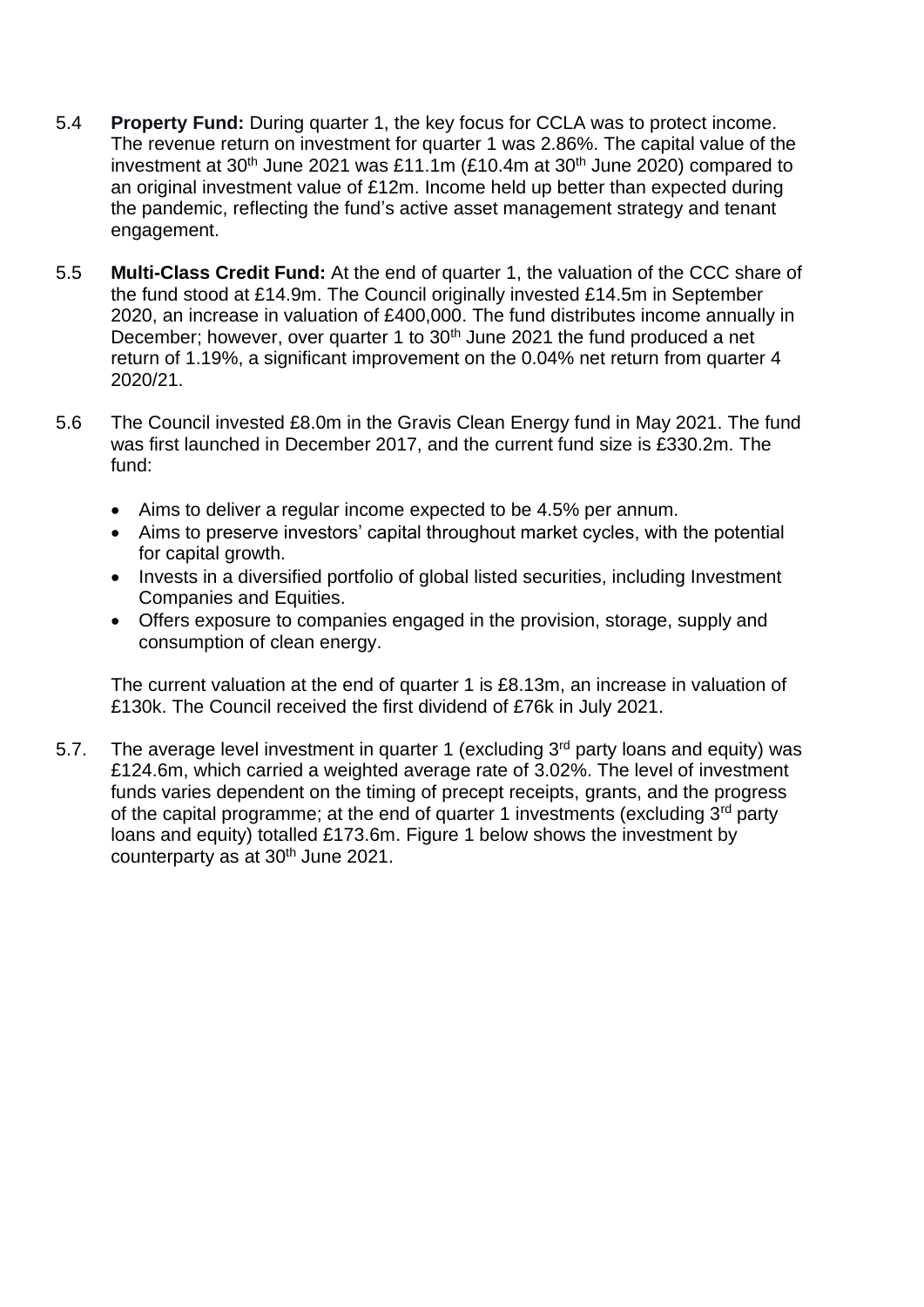

5.8 Table 3 below summarises the maturity profile of the Council's investment portfolio at the end of quarter 1 2021/22 (excluding Third Party Loans):

| Table 3: Investment maturity profile at end of quarter 1 2021/22 |
|------------------------------------------------------------------|
|------------------------------------------------------------------|

|                                          |                                     | <b>Maturity Period</b> |        |        |         |       |       |
|------------------------------------------|-------------------------------------|------------------------|--------|--------|---------|-------|-------|
|                                          |                                     | 0d                     | $0-3m$ | $3-6m$ | $-5yrs$ | Total |       |
| Product                                  | <b>Access Type</b>                  | £m                     | £m     | £m     | £m      | £m    | %     |
| <b>Money Market Funds</b>                | Same-Day                            | 60.0                   |        |        |         | 60.0  | 34.6  |
| <b>Bank Call Account</b>                 | <b>Instant Access</b>               | 66.3                   |        |        |         | 66.3  | 38.2  |
| Notice Account                           | 35 Day Notice                       |                        |        | 11.0   |         | 11.0  | 6.3   |
| <b>Pooled Property Fund</b>              | Redemption<br><b>Period Applies</b> |                        |        |        | 11.1    | 11.1  | 6.4   |
| <b>Pooled Diversified</b><br>Income Fund | Redemption -<br>two days            |                        |        |        | 2.1     | 2.1   | 1.2   |
| <b>Pooled Multi-class</b><br>credit Fund | Redemption<br><b>Period Applies</b> |                        |        |        | 14.9    | 14.9  | 8.6   |
| Income Fund (Energy)                     | Redemption<br><b>Period Applies</b> |                        |        |        | 8.1     | 8.1   | 4.7   |
|                                          | Total                               | 126.3                  | 0.00   | 11.0   | 36.2    | 173.6 | 100.0 |
|                                          | %                                   | 72.8                   | 0.00   | 6.3    | 20.9    | 100.0 |       |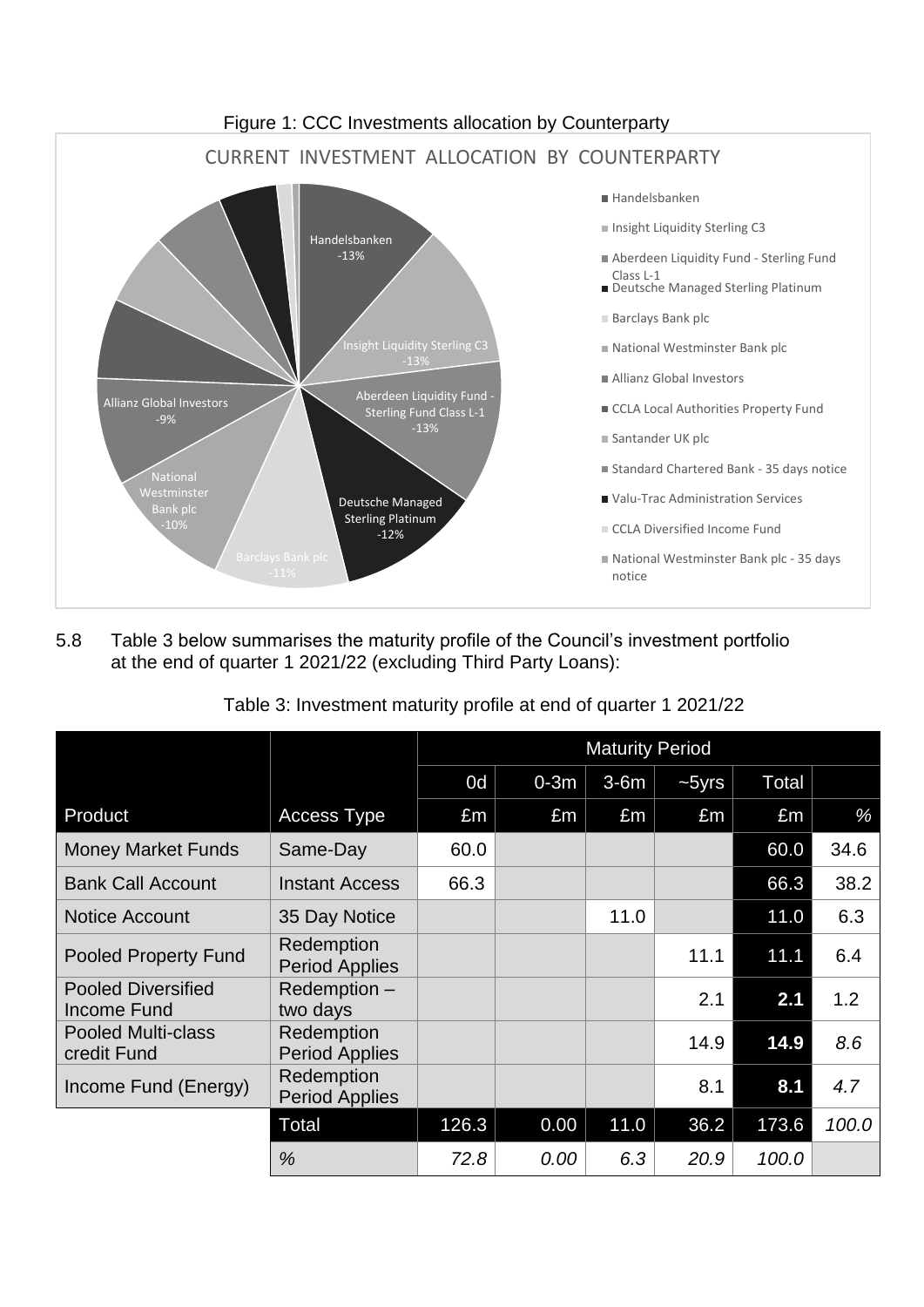5.9 Set out below are details of the amounts outstanding on loans and share capital investments classed as capital expenditure advanced to third party organisations at the end of quarter 4:

Loan Summary **Amount** 2008 2012 12:30 Amount **Outstanding** (£m) Repayment Year Loans for land acquired from third parties | 2.040 | 2021/22 Land, Construction & Development loans 113.851 2026/27, 2027/28 and 2028/29 Equity holding N/A Total Loans/Equity in This Land Ltd 121.742

Table 4: Loans/Equity holdings in This Land companies end of quarter 1 2021/22

Table 5: Loans/Equity holdings in LGSS Law end of quarter 1 2021/22

| Loan Summary                                 | Original<br>Amount<br>$(\text{Em})$ | Amount<br>Outstanding<br>$(\text{Em})$ | <b>Repayment Year</b> |
|----------------------------------------------|-------------------------------------|----------------------------------------|-----------------------|
| Cashflow loan                                | 0.325                               | 0.325                                  | 2029/30               |
| Equity holding                               | 0.475                               | 0.475                                  |                       |
| <b>Total Loans/Equity in LGSS</b><br>Law Ltd | 0.800                               | 0.800                                  |                       |

Table 6: Third Party Loans Principal Outstanding end of quarter 1 2021/22

| <b>Loan Counterparty</b>                                                       | Original<br>Amount<br>$(\text{Em})$ | Amount<br>Outstanding<br>$(\text{Em})$ | <b>Repayment Year</b> |
|--------------------------------------------------------------------------------|-------------------------------------|----------------------------------------|-----------------------|
| <b>Arthur Rank Hospice Charity</b>                                             | 4.000                               | 3.340                                  | 2042/43               |
| <b>Estover Playing Field 2015</b><br>CIC (Guaranteed by March<br>Town Council) | 0.350                               | 0.221                                  | 2024/25               |
| <b>Wisbech Town Council</b>                                                    | 0.150                               | 0.150                                  | 2043/44               |
| <b>VIVA Arts &amp; Community Group</b>                                         | 0.300                               | 0.287                                  | 2043/44               |
| <b>Total Third Party Loans</b>                                                 | 4.800                               | 3.998                                  |                       |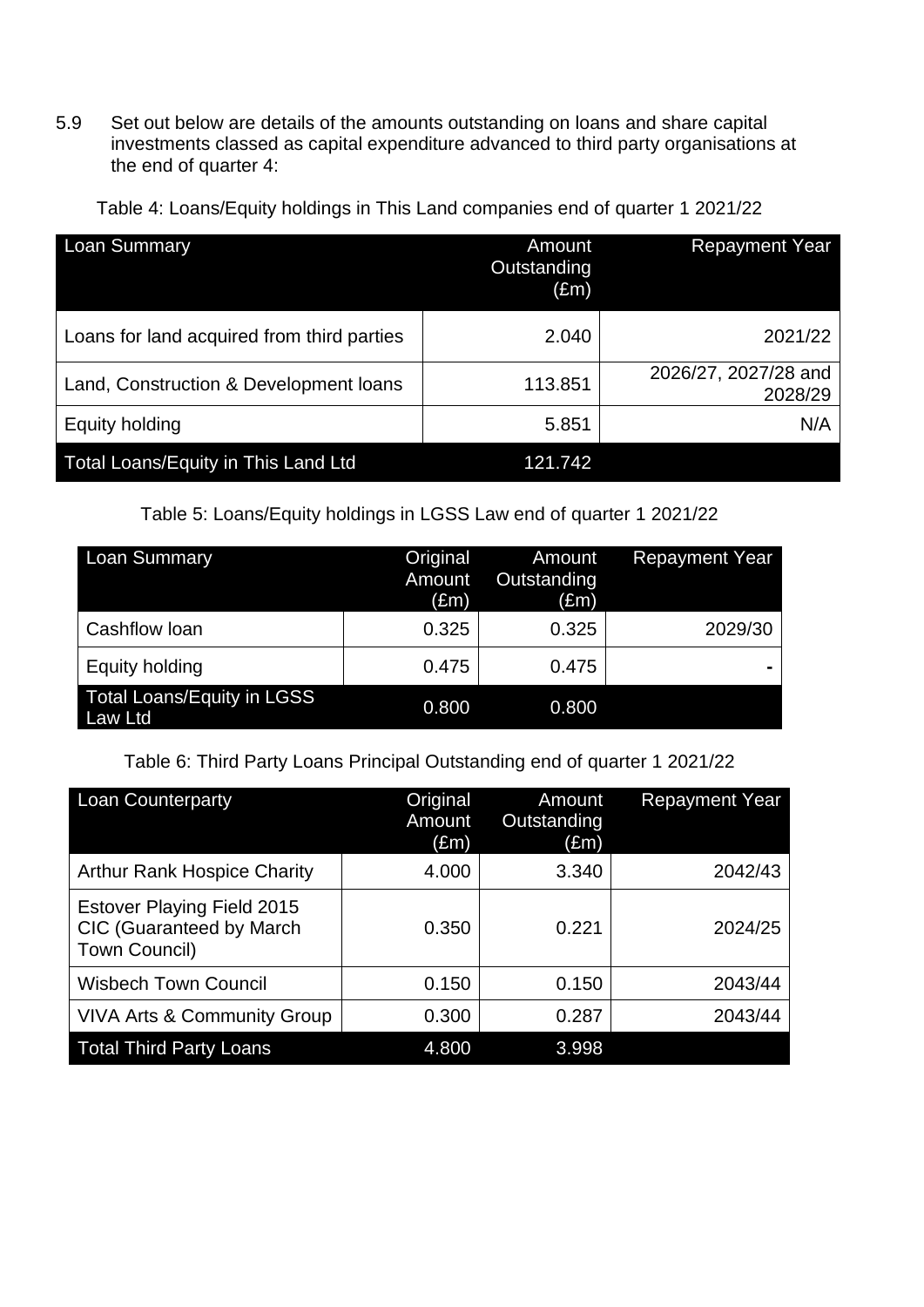5.10 Investment returns compared to benchmark are shown in Table 7 below.

|              |             | Benchmark   Benchmark Return | <b>Council Performance</b> |
|--------------|-------------|------------------------------|----------------------------|
| Quarter 1    | $3m$ I IBID | $-0.04\%$                    | $0.08\%$                   |
| Year To Date | $3m$   IBID | $-0.04\%$                    | 0.08%                      |

Table 7: Average Benchmark Performance – quarter 1 2021/22

- 5.11 Leaving market conditions aside, the Council's return on investments is influenced by a number of factors, the largest contributors being the duration of investments and the credit quality of the institution or instrument:
	- Credit risk is the consideration of the likelihood of default and is controlled through the creditworthiness policy approved by Council.
	- The duration of an investment introduces liquidity risk; the risk that funds cannot be accessed when required.
	- Interest rate risk; the risk that arises from fluctuating market interest rates.

These factors and associated risks are actively managed by the Council's Finance team.

#### 6. Borrowing

- 6.1 The Council can raise cash through borrowing in order to fund expenditure on its capital programme for the benefit of Cambridgeshire. The amount of new borrowing needed each year is determined by capital expenditure plans and projections of the Capital Financing Requirement, underlying borrowing requirement, forecast cashbacked reserves and both current and forecast economic conditions.
- 6.2 The Council will continue to utilise short to medium-term borrowing from other local authorities and authorised brokers, as well as PWLB following the recent rate reduction. The Council intends to keep a proportion of the borrowing portfolio shortdated; but is also focused on extending the average duration of loans in the portfolio, whilst there are opportunities to fix loans for extended maturities at historically low levels.
- 6.3 In quarter 1, the Council repaid on maturity a total of £80.0m, of which £60m was short-term loans from other local authorities and £20.1m was longer-term loans from other authorities and PWLB. Loans raised during quarter 1 amounted to £59.0m. Of which short-term borrowing maturing within 1 year was £20.0m, £5.0m was fixed-term loans maturing within 2-3 years, and £34.0m was PWLB loans.
- 6.4 At the end of quarter 1, the Council held £796.6m of borrowing, of which £92m was short-term borrowing that matures in less than 1 year from date of issue. The Council continues to be able to re-finance loans as required, generally at this time at a lower interest rate than the maturity loan. As opportunities arise, we are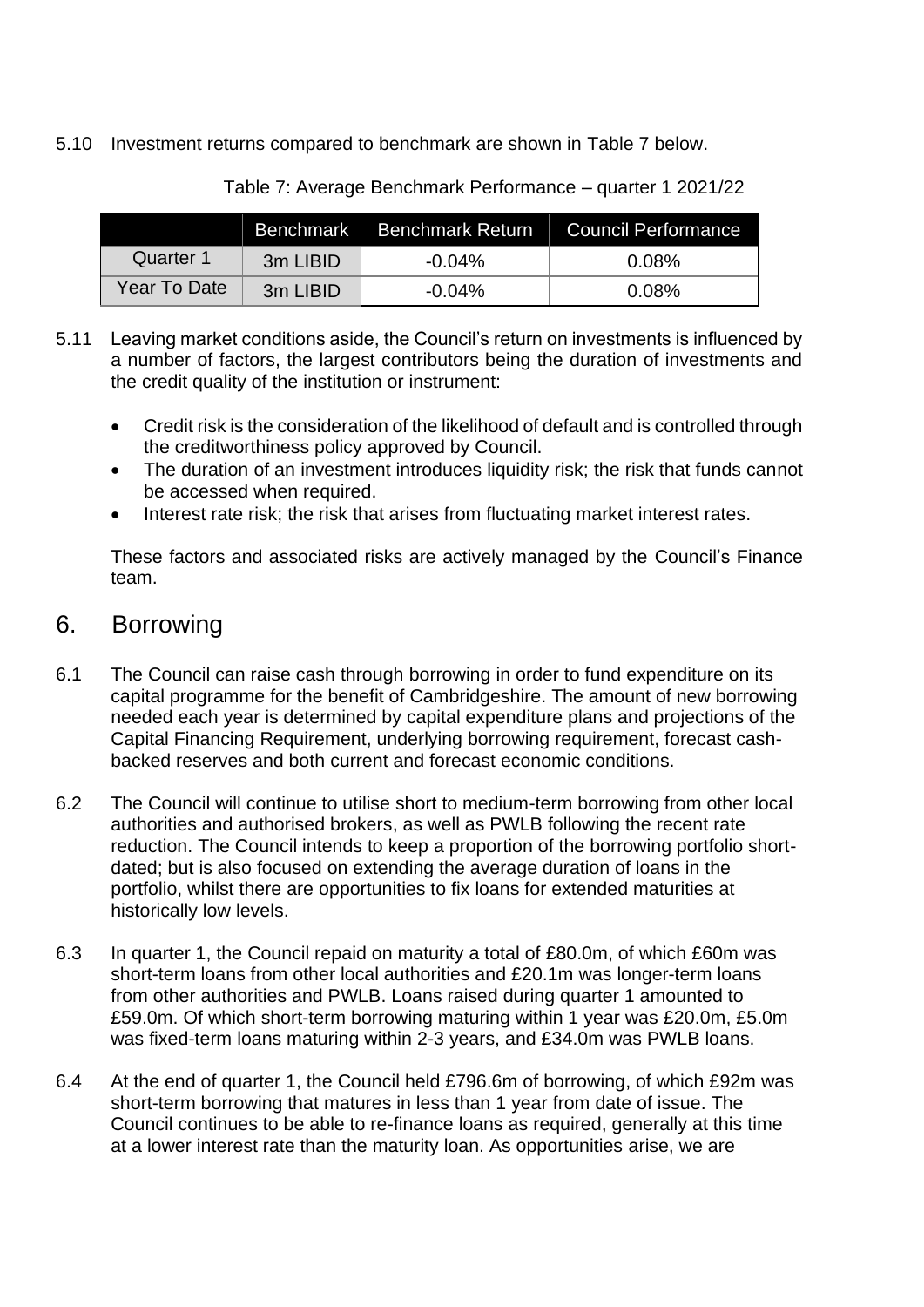seeking longer loan terms, rather than less than 1 year, in view of the current conditions.

6.5 Table 8 below sets out the maturity profile of the Council's borrowing portfolio at the end of quarter 1; £454.1m.1m is held with the PWLB, £282.0m from other local authorities, £45.0m in market loans and £15.5m is a single market Lender Option Borrower Option (LOBO) loan. Of the £796.6m of borrowing, £231.4m (including both short-term and longer-term loans) will mature in less than 1 year, therefore potentially requiring refinancing.

| Term remaining | <b>Borrowing</b> |        |  |  |
|----------------|------------------|--------|--|--|
|                | £m               | %      |  |  |
| < 1 Year       | £231,365,333     | 29.04% |  |  |
| $1 - 2$ years  | £67,493,333      | 8.47%  |  |  |
| $2 - 5$ years  | £68,419,000      | 8.59%  |  |  |
| 5 - 10 years   | £98,683,667      | 12.39% |  |  |
| 10 - 20 years  | £124,323,333     | 15.61% |  |  |
| 20 - 30 years  | £39,833,333      | 5.00%  |  |  |
| 30 - 40 years  | £45,000,000      | 5.65%  |  |  |
| 40 - 50 years  | £71,000,000      | 8.91%  |  |  |
| $> 50$ years   | £50,500,000      | 6.34%  |  |  |
| <b>Total</b>   | £796,618,000     | 100.0  |  |  |

Table 8: Loan Maturity Profile – quarter 1 2021/22

Figure 3 Loan Maturities by Type – quarter 1 2021/22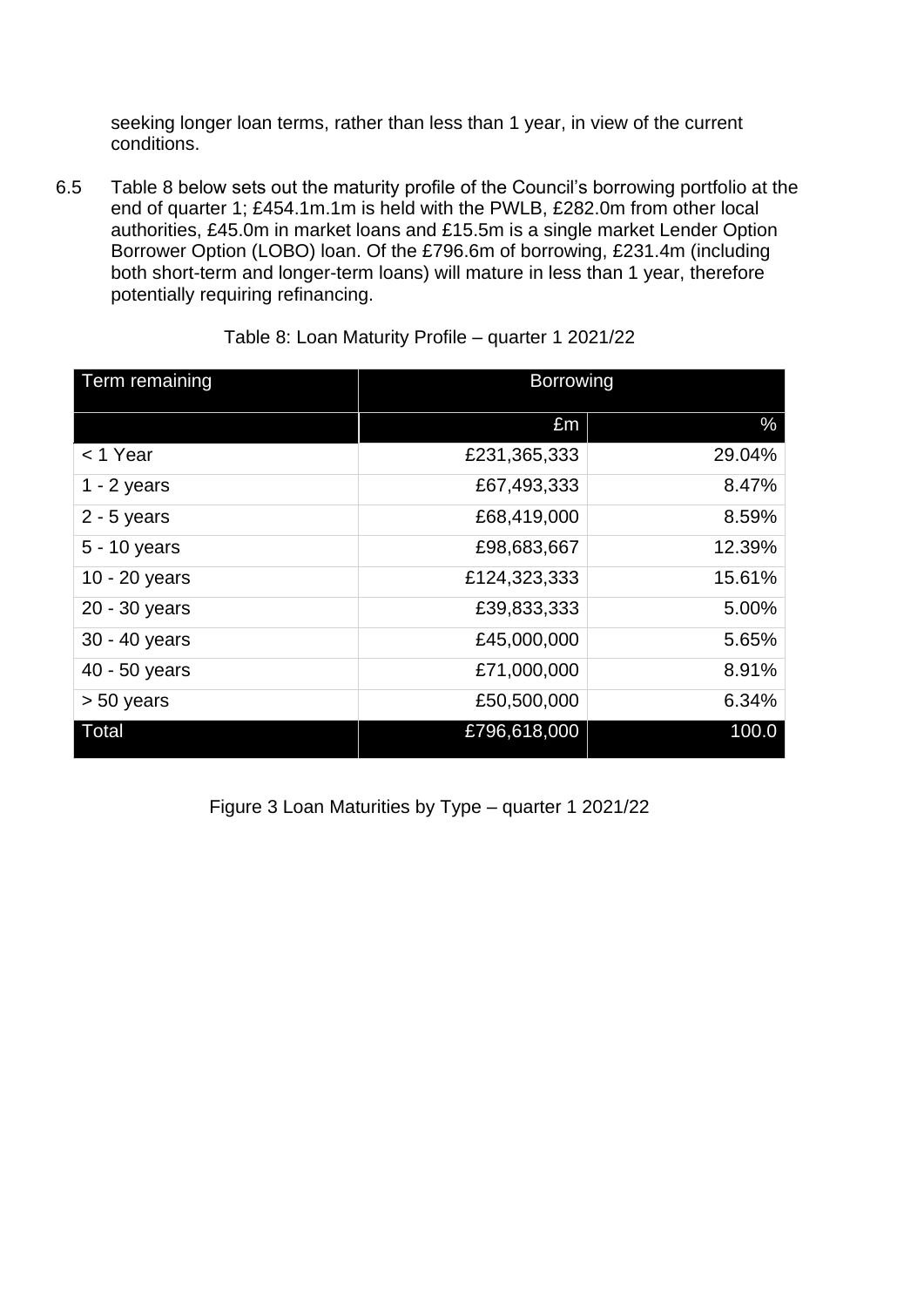

- 6.6 The market LOBO loan is included in Table 8 at final maturity rather than next potential call date. In the current low interest rate environment, the likelihood of the lender exercising their option to increase the interest rate on this loan - and so triggering the Council's option to repayment at par - is considered to be low.
- 6.7 The Council is in an internally borrowed cash position and balances will need to be replenished at some point in the future (subject to expenditure demands). This strategy is prudent while investment returns are lower than the cost of servicing debt and also serves to mitigate counterparty risk. The Council therefore plans to maintain this internal borrowing position but will closely monitor those reserves, balances and cashflows supporting this approach.
- 6.8 No borrowing rescheduling was undertaken during quarter 1. Rescheduling opportunities are limited in the current economic climate. For PWLB loans, due to the spread between the carrying rate of existing borrowing and early redemption rates, substantial exit (premium) costs would be incurred. For market borrowing, the lender uses the certainty of the loans cashflow profile to hedge against forecast interest rate movements and so would pass the cost of unwinding these instruments onto the Council as an exit (premium) cost. Officers continue to monitor the position regularly.

## 7. Compliance with Treasury and Prudential Limits

- 7.1 The Council's treasury and prudential indicators are shown in Appendix 2.
- 7.2 It is a statutory duty for the Council to determine and keep under review the affordable borrowing limits. During the quarter ended 31st March 2021, the Council has operated within the treasury and prudential indicators set out in the Council's Treasury Management Strategy Statement for 2021/22.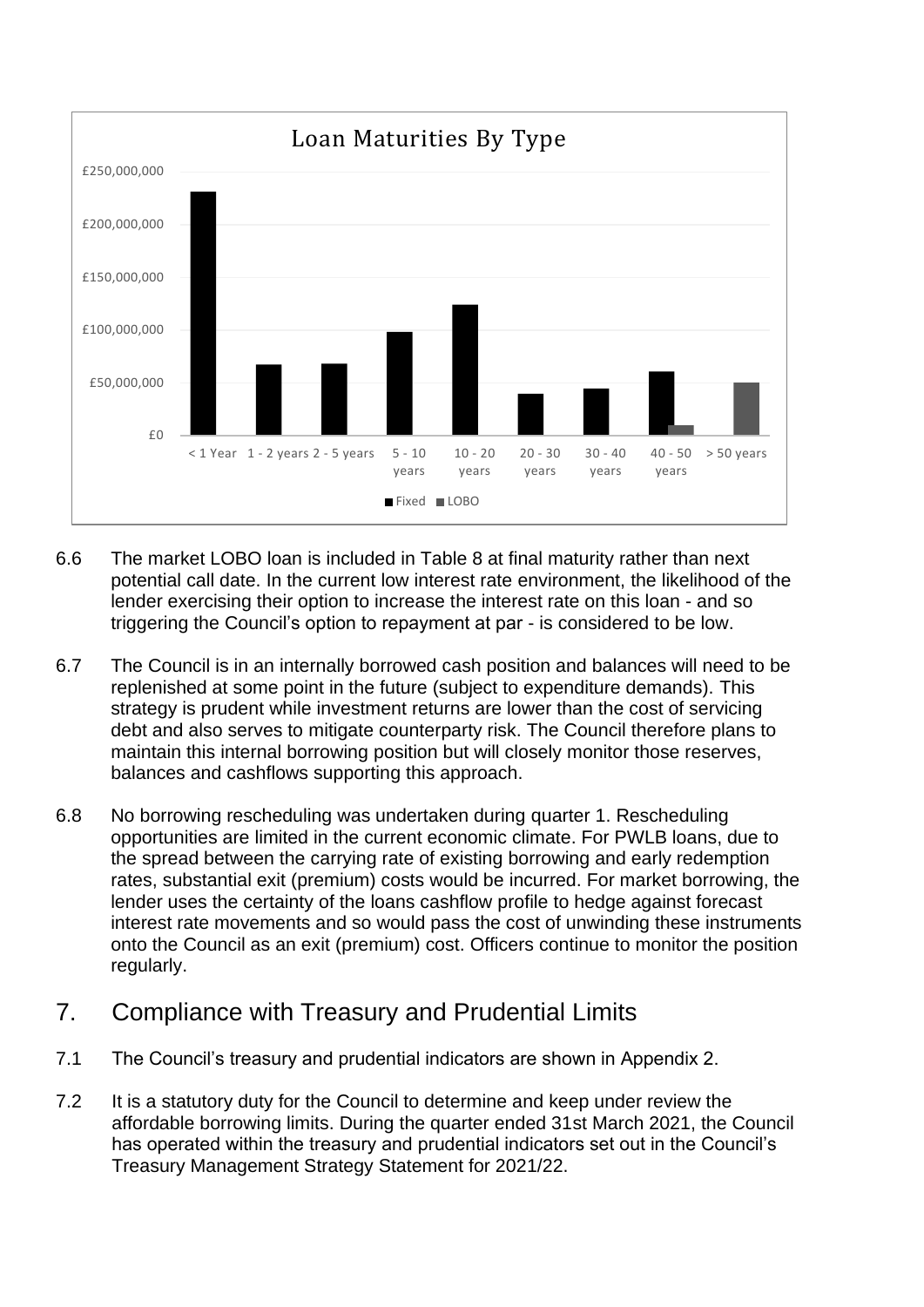7.3 All treasury management operations have also been conducted in full compliance with the Council's Treasury Management Practices.

### 8. Alignment with Corporate Priorities

8.1 Communities at the heart of everything we do

There are no significant implications for this priority.

8.2 A good quality of life for everyone

There are no significant implications for this priority.

8.3 Helping our children learn, develop and live life to the full

There are no significant implications for this priority.

8.4 Cambridgeshire: a well-connected, safe, clean, green environment

There are no significant implications for this priority.

8.5 Protecting and caring for those who need us

There are no significant implications for this priority.

#### 9. Significant Implications

9.1 Resource Implications

This report provides information on performance against the Treasury Management Strategy. Decisions on treasury management, which are driven by the capital programme and the Council's overall financial position, will impact the Debt Charges Budget and are reported through the Budget Monitoring process.

9.2 Procurement/Contractual/Council Contract Procedure Rules Implications

There are no significant implications for this category.

9.3 Statutory, Legal and Risk Implications

The Council continues to operate within the statutory requirements for borrowing and investments. Further details can be found within Appendix 2.

9.4 Equality and Diversity Implications

There are no significant implications for this category.

9.5 Engagement and Communications Implications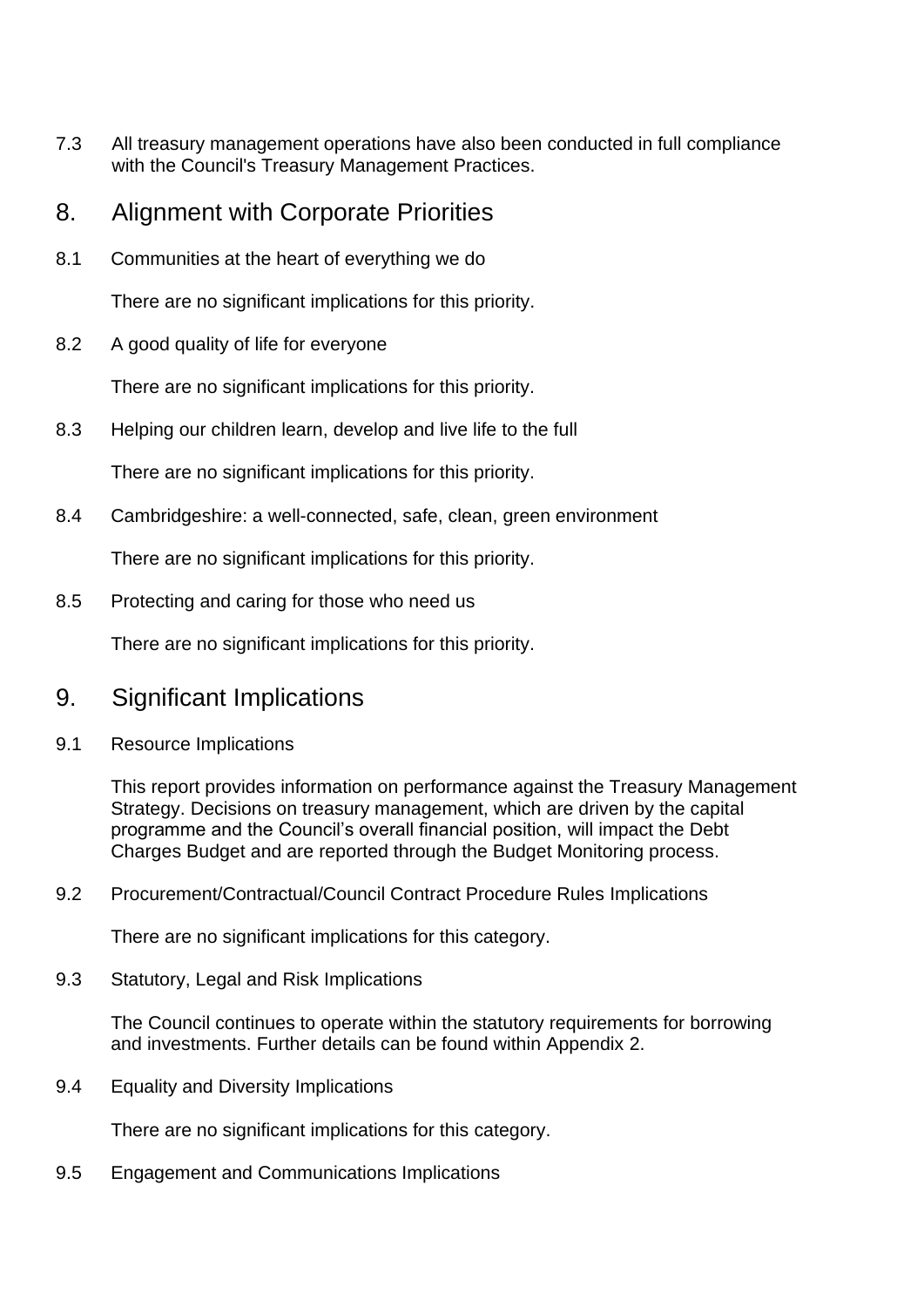There are no significant implications for this category.

9.6 Localism and Local Member Involvement

There are no significant implications for this category.

9.7 Public Health Implications

There are no significant implications for this category.

9.8 Environment and Climate Change Implications on Priority Areas:

While this paper proposes no significant implications for this category, it should be noted that the Council's investments in Multi-Class Credit have been placed in a Sustainable and Responsible Investment (SRI) Fund and a Clean Energy Fund.

9.8.1 Implication 1: Energy efficient, low carbon buildings.

Status: Neutral Explanation: There are no significant implications within this category

9.8.2 Implication 2: Low carbon transport.

Status: Neutral Explanation: There are no significant implications within this category.

9.8.3 Implication 3: Green spaces, peatland, afforestation, habitats and land management.

Status: Neutral Explanation: There are no significant implications within this category.

9.8.4 Implication 4: Waste Management and Tackling Plastic Pollution.

Status: Neutral Explanation: There are no significant implications within this category.

9.8.5 Implication 5: Water use, availability and management:

Status: Neutral Explanation: There are no significant implications within this category.

9.8.6 Implication 6: Air Pollution.

Status: Neutral Explanation: There are no significant implications within this category.

9.8.7 Implication 7: Resilience of our services and infrastructure and supporting vulnerable people to cope with climate change.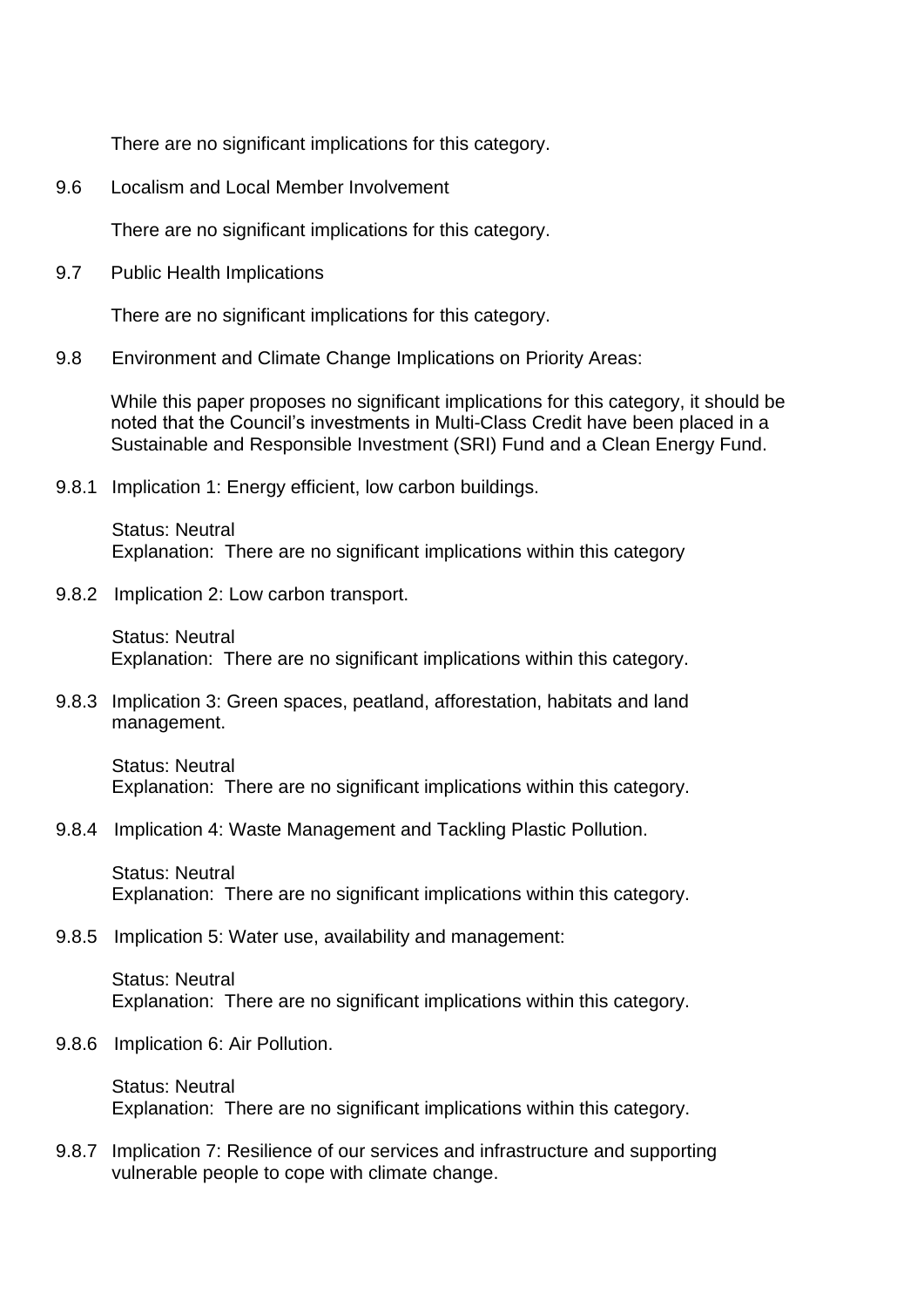Status: Neutral Explanation: There are no significant implications within this category.

## 10. Source documents

10.1 None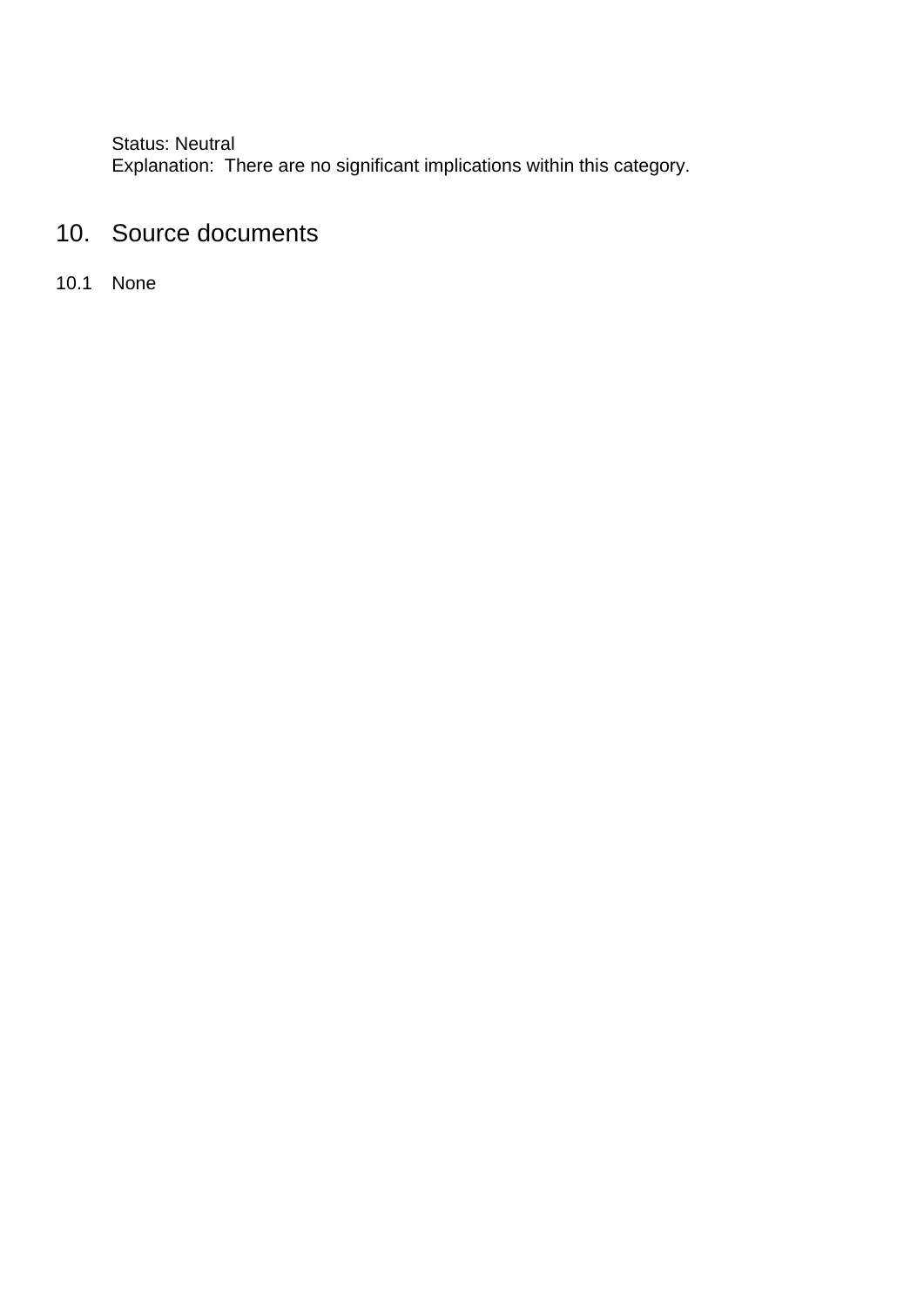## **Appendix 1: Extracted economic commentary from the Council's external Treasury Management Advisor (prepared in June 2021)**

During the quarter ended 30th June 2021 (quarter 1 of financial year 2021/22): GDP rose by 2.3% m/m in April as restrictions were lifted on non-essential retailers.

- There were signs that activity was given another boost in May as indoor hospitality resumed.
- Sharply increasing virus cases in June delayed the final easing of lockdown restrictions by four weeks.
- Inflation accelerated to 2.1% in May due to energy effects and a surge in reopening inflation.
- Gilt yields and sterling made little headway, while the FTSE 100 failed to catch up on the S&P 500.

The economic recovery stepped up a gear as non-essential retailers and outdoor hospitality reopened on 12th April. The 2.3% m/m gain in GDP in April was the fastest pace of growth since July 2020 and left the economy just 3.8% below its February 2020 level. It was the accommodation and food sector and the retail sector that led the charge with monthly gains of 44.1% and 8.9% respectively.

Some sectors will take longer to recover than consumer spending. Trade flows are still well below pre-crisis levels and trade with the EU remains especially depressed after Brexit. Exports values to the EU, excluding erratic's, were 5.7% below their December level in April, while imports were a whopping 19.1% below. The slower recovery in the euro-zone and lingering Brexit effects are still hampering the recovery in trade with the EU, which will probably continue to lag behind the broader recovery.

After being subdued over much of the pandemic, inflation picked up sharply in this quarter. A large portion of the rise in CPI inflation from 0.7% in March to 1.5% in April was due to temporary energy price effects. Fuel price inflation added 0.3 percentage points (ppts). And the 9.2% increase in Ofgem's gas and electricity price cap from 1st April added 0.3ppts too. Inflation climbed further in May to 2.1% and core CPI inflation rose from 1.3% to 2.0%. Some of this was driven by reopening inflation, with clothing inflation, restaurants/hotels inflation and package holidays inflation all rising and likely rise further.

A strong recovery is underway in the labour market. The 113,000 rise in LFS employment in the three months to April was the largest rise since February 2020 and the ILO unemployment rate edged down to 4.7% from 4.8%. The strong set of labour market figures for April fed concerns over the anecdotal reports of labour shortages and its possible impact on inflation from higher wage growth. Vacancies rose to just 3.4% below their pre-virus level in May.

The myriad of factors boosting inflation (energy price effects, utility price effects, supply/shipping constraints, commodity prices and reopening), are likely to prove temporary. As such, the Bank of England will probably look through increases in inflation above the 2.0% target due to these factors. The minutes of the June meeting emphasised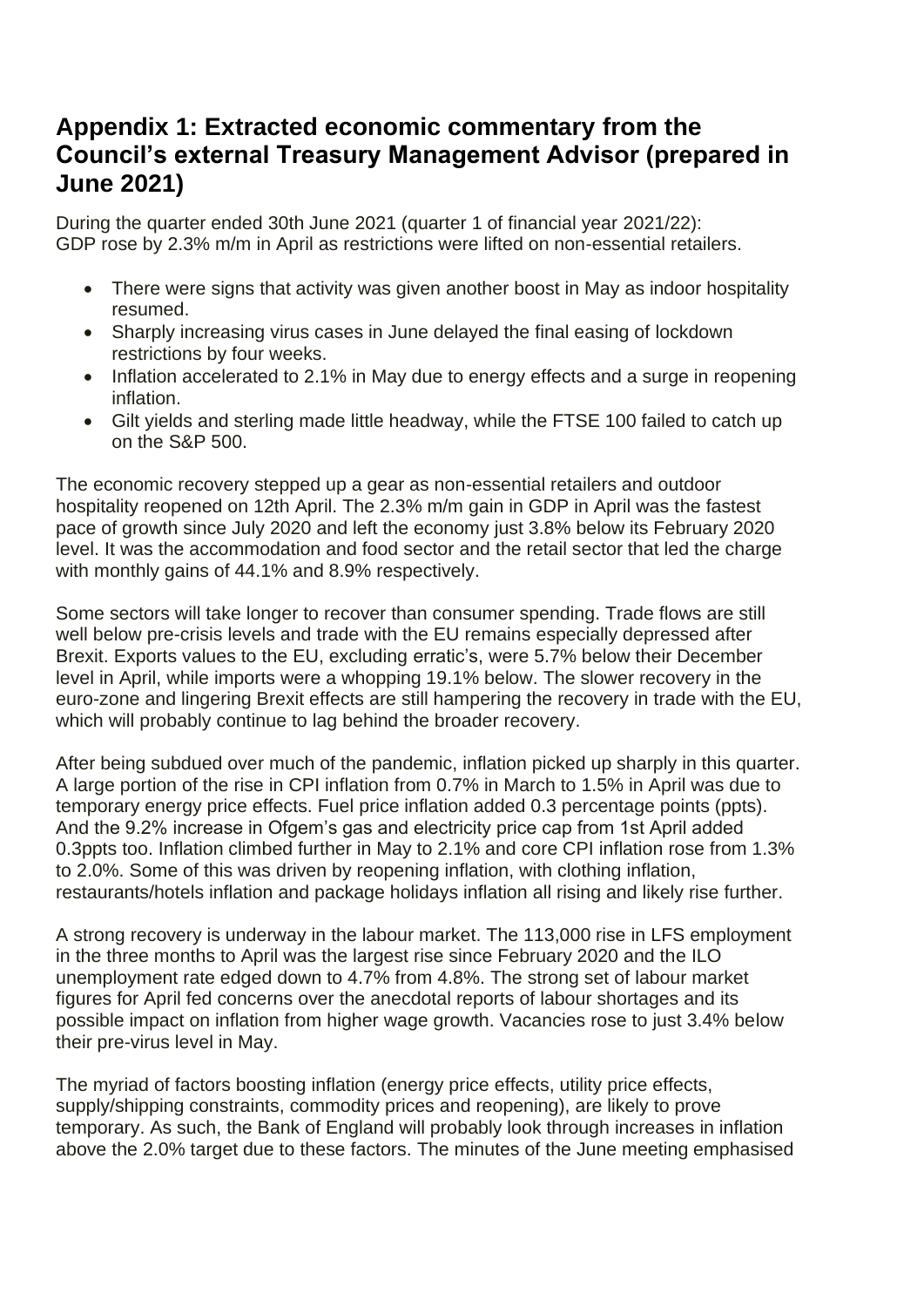"the medium-term prospects for inflation" and left intact the forward guidance designed to stress the MPC's patience.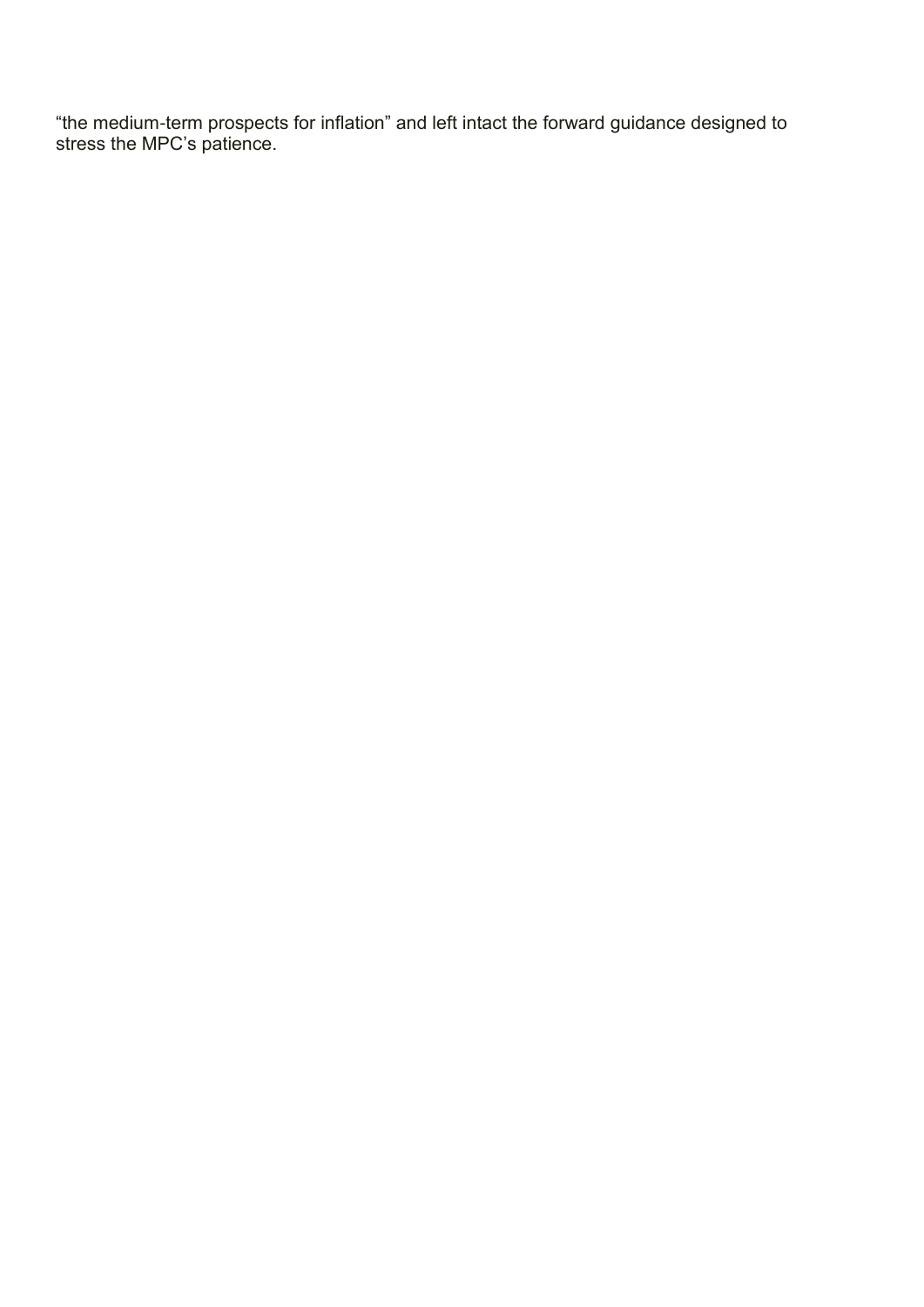## Appendix 2: Treasury and Prudential Indicators Quarter 1

|                                                                                                             | 2021/22                | 2021/22          |  |
|-------------------------------------------------------------------------------------------------------------|------------------------|------------------|--|
| Treasury / Prudential Indicator                                                                             | Indicator              | <b>Quarter 1</b> |  |
|                                                                                                             |                        |                  |  |
| Authorised limit for external debt<br>(Inc' loans raised to on-lend to Housing & Investment<br>Company)     | $---£1,074.0m---$      |                  |  |
| Operational boundary for external debt<br>(Inc' loans raised to on-lend to Housing & Investment<br>Company) | $--- £1,044.0$ m $---$ |                  |  |
| Total Net Borrowing - Quarter 1                                                                             | --------£623.0m------  |                  |  |
| Capital Financing Requirement (CFR)<br>[Including PFI and Finance Lease Liabilities]                        | £984.4m                | £984.4m          |  |
| Ratio of financing costs to net revenue streams                                                             | 8.8%                   | 5.53%            |  |
| Upper limit of fixed interest rates based on net debt*                                                      | 150%                   | 120%             |  |
| Upper limit of variable interest rates based on net debt*                                                   | 65%                    | $-20%$           |  |
| Principal sums invested over 365 days<br>(exc' third party loans)                                           | £50.0m                 | £36.3m           |  |
| Maturity structure of borrowing limits**:                                                                   |                        |                  |  |
| Under 12 months                                                                                             | Max. 80%<br>Min. 0%    | 29.04%           |  |
| 12 months to 2 years                                                                                        | Max. 50%<br>Min. 0%    | 8.47%            |  |
| 2 years to 5 years                                                                                          | Max. 50%<br>Min. 0%    | 8.59%            |  |
| 5 years to 10 years                                                                                         | Max. 50%<br>Min. 0%    | 12.39%           |  |
| 10 years and above                                                                                          | Max. 100%<br>Min. 0%   | 41.51%           |  |
|                                                                                                             |                        |                  |  |

\*The interest rate exposure is calculated a percentage of net debt. Due to the mathematical calculation exposures could be greater than 100% or below zero (i.e. negative) depending on the component parts of the formula.

\*\*The Treasury Management Code of Practice guidance notes requires that maturity is determined by the earliest date on which the lender can trigger repayment, which in